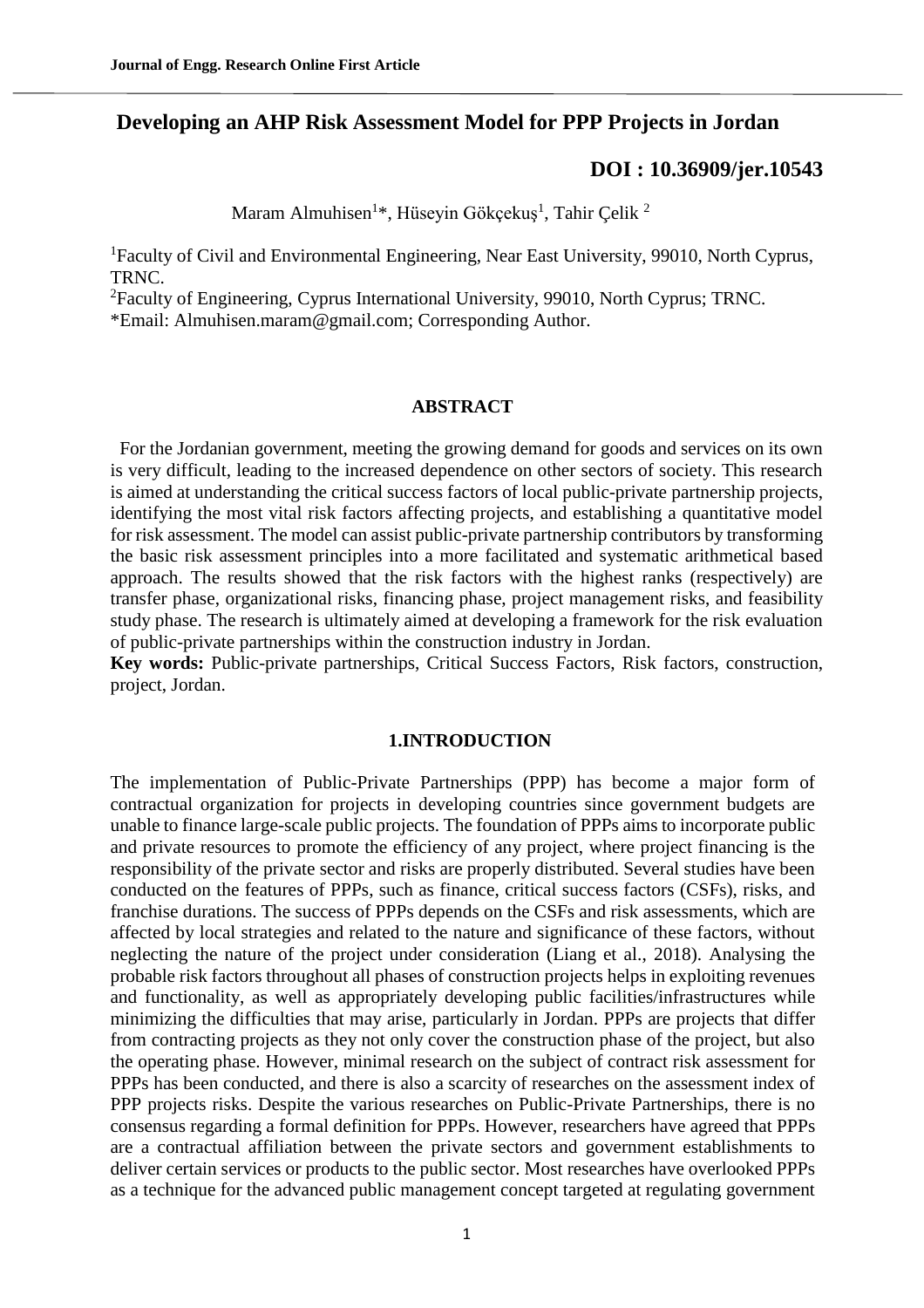agencies towards compelling and productive exploitations

Due to the numerous potential risks, projects are threatened from the initial stage, which may cause investors to abandon the project. Presently, risk assessment is mainly directed towards project contracts (Lin, 2016).

#### **2. LITERATURE REVIEW**

#### **2.1 Public–Private Partnerships in Jordan**

 In recent years, Jordan has developed from a mainly agricultural society and is rapidly developing in various fields. However, the region has scarce natural resources available and is facing significant economic and environmental challenges(Loewe et al., 2008). As a result, PPPs have gained recognition, as they are considered beneficial since they are the least publicly opposed option for public projects, unlike the different options available such as tool privatization, which requires the permanent transfer of the project ownership from the public sector to the private sector (Al Nasa'a, 2007). To develop the private sector's participation in public projects, Jordan passed a Privatization Law, which came beneficial with the need of major infrastructure demands and the move towards more developed private sector participation in long-term partnerships (Al-Shqairat et al., 2014). The infrastructure sector in Jordan has been the main target for PPP projects as opposed to the services sector. PPP investments can lead to significant risks for developing countries such as Jordan. If managed poorly, a PPP project can lead to potential failure and a waste of large investments. In a country with scarce resources, the failure of such projects can significantly influence the entire development process and deplete valuable resources. Therefore, understanding the process of efficiently managing PPP projects is crucial regarding the efficient utilization of public funds and the development of muchrequired public infrastructure(Mistarihi et al., 2013). There is a consensus among researchers that PPPs are a contractual affiliation between the private sectors and government establishments to deliver certain services or products to the public sector (Wang et al., 2018; Som et al., 2020).

For the past thirty years, PPPs have consisted of several models and offered several diverse services and produces, although there have been examples of significant failure. Currently, PPPs are targeting the modern public management concept of minimizing the government role and intensifying the private sectors in society by attracting private sponsorships for public projects (Wang et al., 2018). PPP structure of private proprietorship and functioning of public facilities has been extensively criticized as a neo-liberal approach that benefits private organizations at the cost of the people and society (Cheng et al., 2021). Many structures for PPPs have emerged based on joint services, roles and liabilities as well as various funding techniques among the government and private sector (Cui et al., 2018; George and Varghese, 2019; dos Santos Prol et al., 2018).

#### **2.2 Critical Success Factors for PPPs**

 Since the 1970s, the Critical Success Factor (CSF) approach has been implemented within economic services as a form of management. CSFs were applied in information systems starting from 1982 and were later implemented in the production industry during the 1900s.

To better understand the factors affecting the success of PPP projects, the CSFs were studied since a large body of research has been devoted to establishing and offering a strategy for CSFs (Ramadhan Mohammed and Harputlugil, 2019) . Critical Success Factors are identified as the key areas in which favourable results are necessary to achieve the project objective. (Helmy et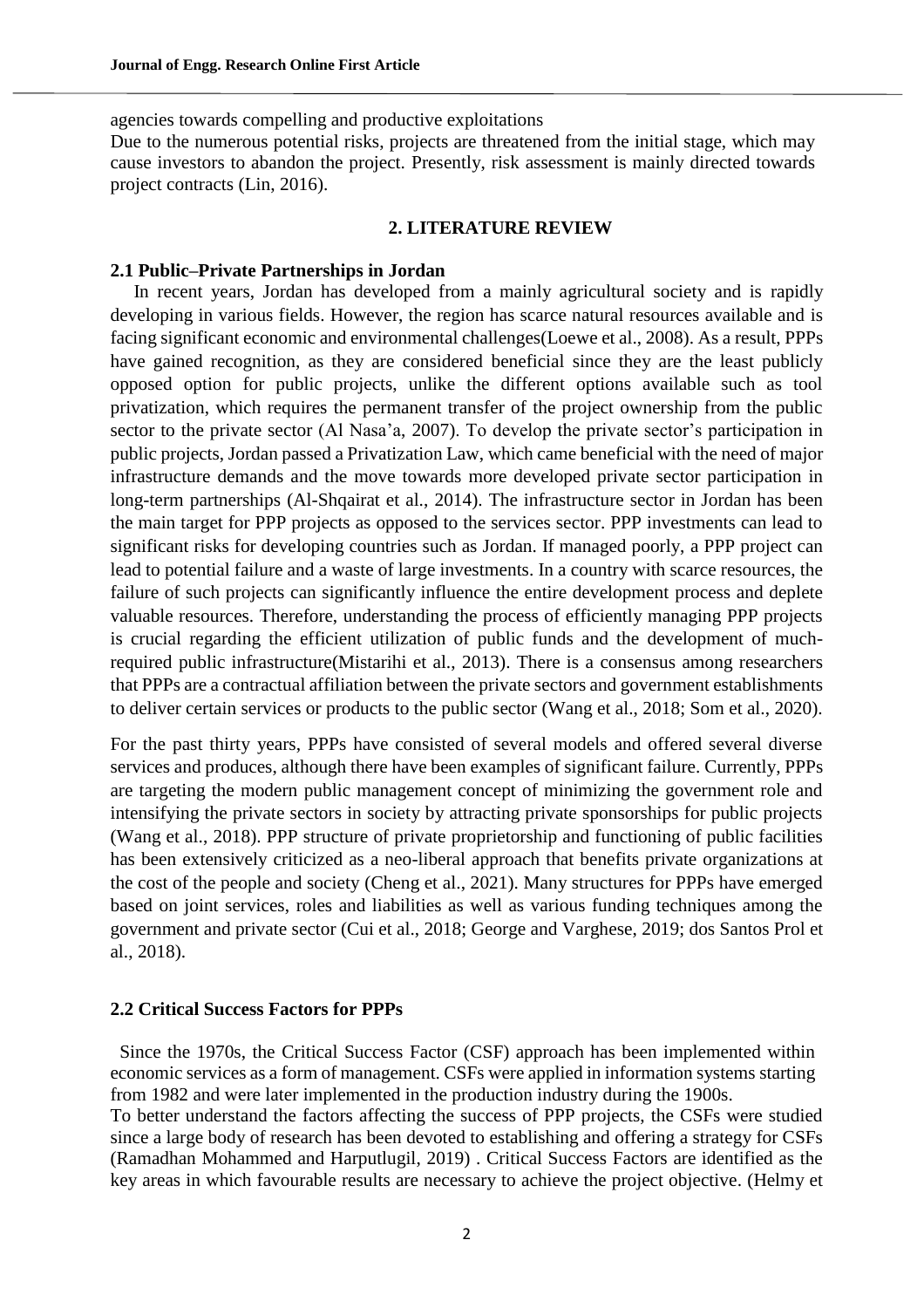al., 2020) investigated how CSFs influence the success of PPPs in Egypt. The research explored and identified the CSFs required to assist and ensure the operation of successful PPPs by proposing a CSF model based on an extensive literature review. The researcher was able to determine 21 CSFs and classified them into four categories: political, legal, economic, financial, and operational & managerial. Quantitative and qualitative analysis utilizing interviews and questionnaires were conducted to obtain the necessary data, which were then analysed using quantitative programs. The results showed that the four CSF groups significantly affect the success of PPPs in Egypt. The study also proposed the environment and conditions required to support PPPs in Egypt.

## **2.3 Risk Factors of PPPs**

A fundamental feature of Public-Private Partnerships is risk sharing among the involved parties (public and private sectors).(Liu and Wei, 2018) identified the risk factors influencing PPP projects in China given that they face many risks due to long concession periods, various contributors and other factors associated with PPPs, which lead to failure. The risk factors were identified and analysed by applying a case study on a PPP incineration plant project. The researcher identified 18 risk factors, where the most critical factors included public opposition risk, environmental pollution risk, and government decision-making risk.

It is important to classify risks, as it is a fundamental aspect of any risk management process. The risk factors analysed in this study were classified into 10 groups that cover the entire lifecycle of the project and they are: Feasibility Study, Tendering, Designing, Transfer, Construction, Financial, Procurement, Organizational, Project Management and Operation, and Economic risks. Financing risks evaluates the risks that arise from complications in financing, which are a result of unreasonable financing structure, credit, or national policies. Project Management risks analyses the demand of the project and determines whether the project is in the public interest. The organizational risks evaluate all attributes that affect the execution of PPP projects regarding the employees and other external factors. The transfer phase evaluates the probabilities of transferal delays such as a result of poor conditions, which does not allow for the ongoing operation of the project or the no-transfer of documentations or technology. The feasibility study phase evaluates if a project can be executed under PPP. Table 1 lists the risk factors and sub-factors that were relied on for this study.

| <b>Factors</b>         | <b>Sub-Factors</b>                                                           |
|------------------------|------------------------------------------------------------------------------|
|                        | Changeable cost, duration, scope and quality purpose, Insufficient           |
| Organizational         | organization between team associates, Staff performance, Unsuitable          |
| risks                  | communication among the association, Unpredictable organizational            |
|                        | construction, and Alteration of the higher management                        |
| <b>Transfer Phase</b>  | Failure to complete the transfer and Minimal residual cost                   |
|                        | Files and procedures for reducing risk, Discussion of risks among the        |
| Project                | project implementation team, Utilization of various project scheduling       |
| <b>Management Risk</b> | methodologies, Alleviation of vital employees at a significant phase         |
|                        | during construction, Unsuitable project feasibility evaluations,             |
|                        | Inadequate predictions regarding economic demands, Efficient                 |
|                        | procedure for recognizing project risks                                      |
| Feasibility            | Study   Insufficiency in planning, Procurement of land (site), and Extensive |
| Phase                  | authorization period for the project                                         |

**Table 1.** Risk Factors and Sub-Factors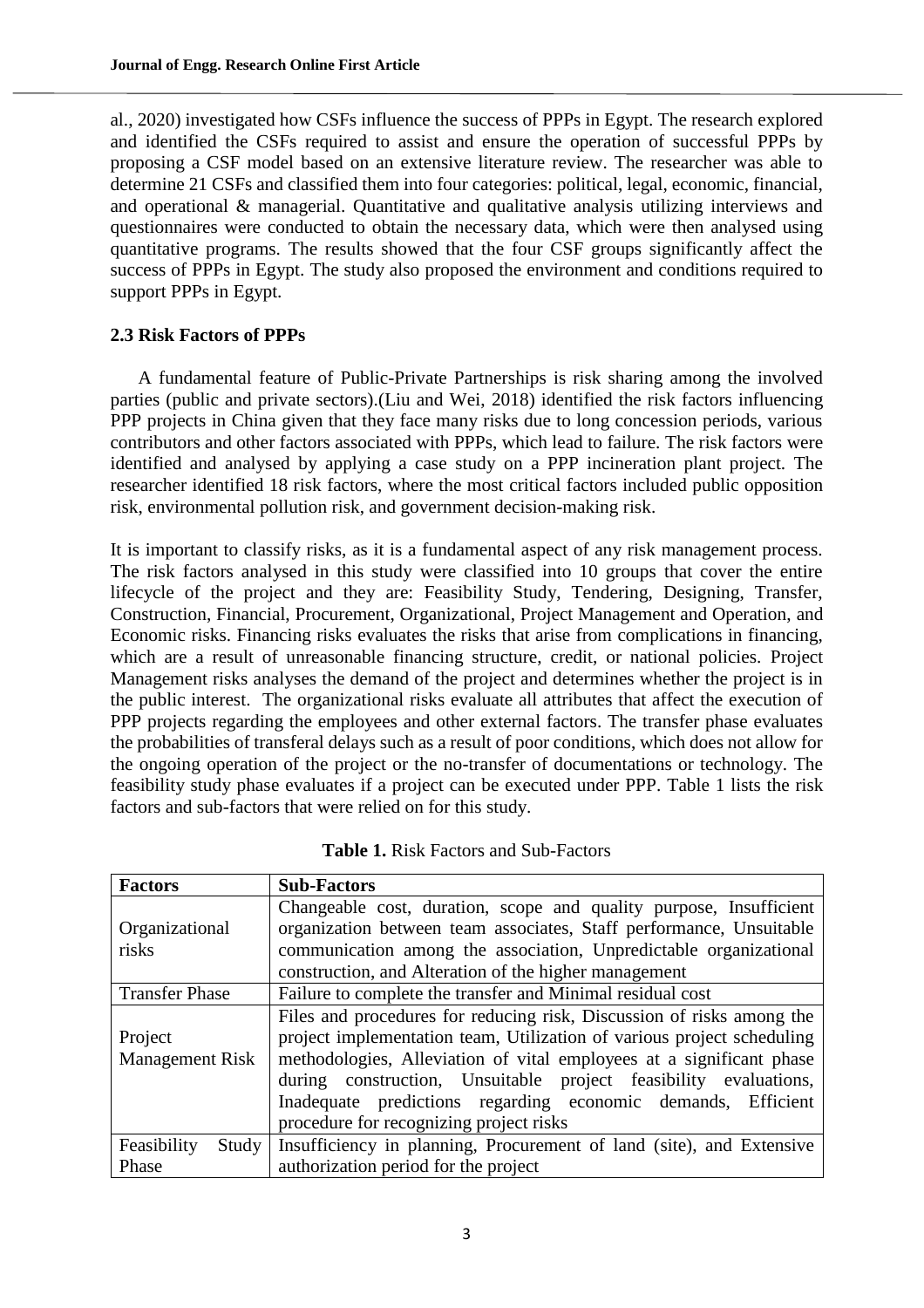| <b>Financing Phase</b> | Poor financial attraction for investors regarding the project, Excessive    |
|------------------------|-----------------------------------------------------------------------------|
|                        | financial expenses, Unstable interest rates, Regulation alterations, Client |
|                        | postponement, Increasing employee profits, Increasing cost of resources,    |
|                        | Estimated finance than expected, Alterations within bank bureaucracies      |
|                        | and legislations, Variations of inflation rates                             |

## **3.RESEARCH METHODOLOGY**

## **3.1 Complete Research Method**

Initially, the information needed for this research was based on an extensive literature review, which facilitated a better understanding of PPPs. Subsequently, the CSFs that significantly affect local PPPs were identified and analysed through constructive interviews. The collected surveys were examined using different types of software (SPSS, Excel and Super-decisions). Based on the results, the most influential CSFs with the highest rank were determined. To ascertain the important risk factors and sub-factors for local PPP projects, the same procedure used for determining the CSFs was applied. From the obtained data as well as the expertise of five professionals, a hierarchal model for the selection of risk factors was established according to the AHP. The flow of the research methodology is illustrated in Figure 1.



 **Fig 1.** Flow of Research Methodology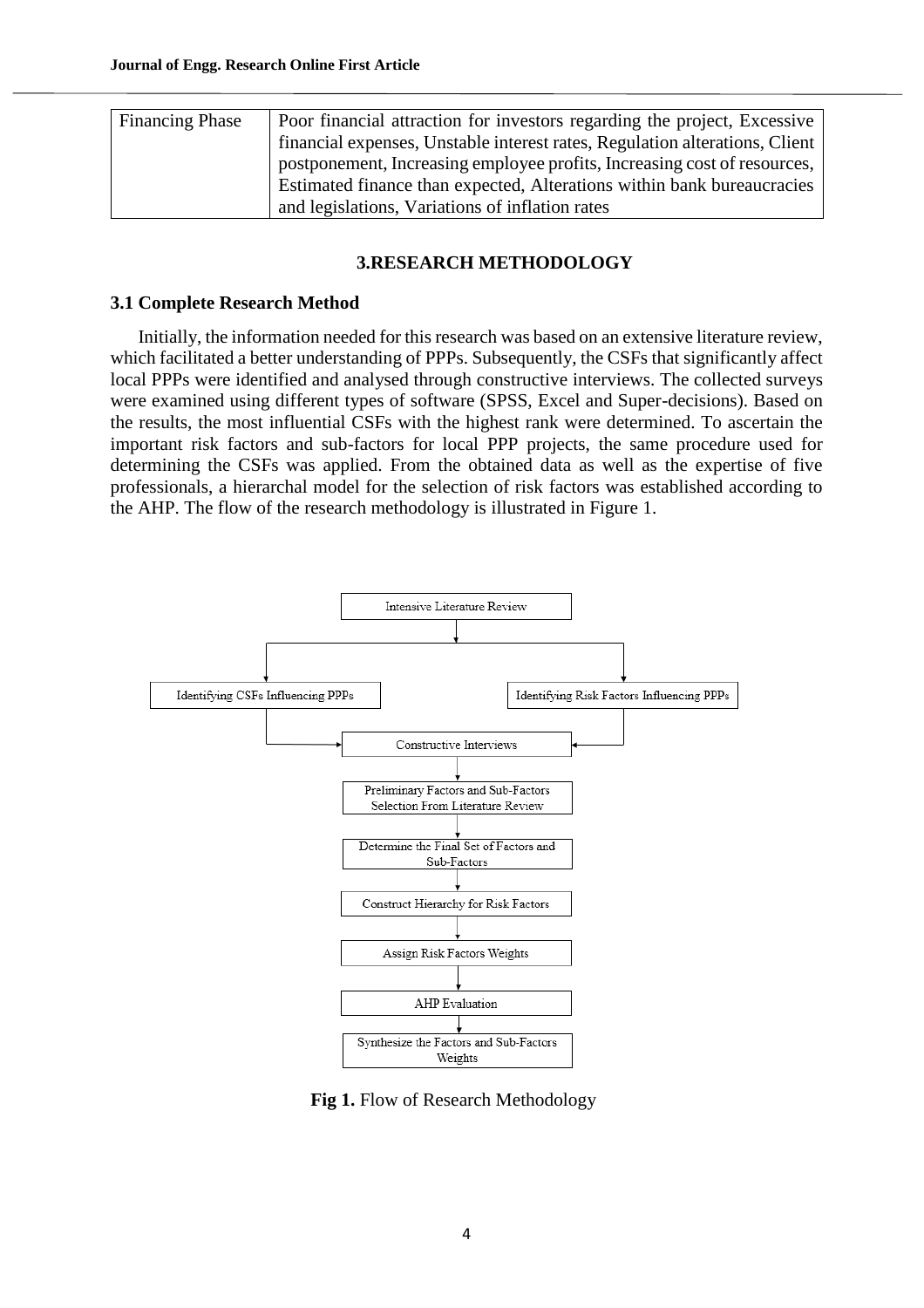#### **3.2 Framework of Questionnaires**

Constructive interviews were performed to collect the data needed to complete this study. The first two questionnaires were distributed to 250 respondents. The third questionnaire, which laid the foundation for the risk assessment model applied by the AHP, was only distributed to five experts. Equation 1 was used to determine the sample size:

$$
n = N * \frac{\frac{Z^2 * p * (1-p)}{e^2}}{[N-1 + \frac{Z^2 * p * (1-p)}{e^2}]} \qquad (1)
$$

Where n is the sample size, N is the population size, Z is the confidence level, p is the sample proportion and e is the margin of error. For this study, the Z-value was 95%, the population size was 710, and the margin error was 5%, which resulted in a sample size of 250.

The interviews were validated by two experts and approved before they occurred. The respondents were required to rate the importance of the factors and sub-factors in terms of the risks influencing PPPs.

The scale used was the linear scale (1-9) developed by Saaty. The respondent's details for the field of work were as follows: Public Sector (32%), Private Sector (40%) and others (28%). The educational field revealed that (54%) of the respondents were in the Engineering field, (20%) in Business Administration and (26%) were other fields. The respondents experience were as follows (40%) had 5-10 years of experience, (22%) had 10-15 years, and (38%) has more than 15 years of experience. As for the number of projects managed, (43%) of the respondents did not manage a PPP project, (23%) managed 1-4 projects, and (36%) managed more than five projects.

The final questionnaire was distributed to five Jordanian experts for their rich experience in Public-Private Partnerships and Table (2) reveals the profiles of the selected experts. AHP judgement requires high accuracy and concentration during the evaluation process, therefore, this study relied on the judgements of five experts to ensure the accuracy and avoid any uncertainty during the judgment process. All the experts had relevant knowledge, qualification and work experience of over 15 years in infrastructure projects in Jordan. The outcomes achieved form the foundation for the risk assessment model that was manipulated through the AHP.

| No.            | Role                   | Company            | <b>Experience</b> | <b>Major Research Fields</b>         |
|----------------|------------------------|--------------------|-------------------|--------------------------------------|
|                |                        | <b>Type/Sector</b> | in the Sector     |                                      |
|                | <b>Finance Manager</b> | Contractor         | Seventeen         | <b>Business</b><br>Financing<br>and  |
|                |                        |                    | years             | Management                           |
| $\overline{2}$ | Investment             | Contractor         | Eighteen          | <b>Project Investment Management</b> |
|                | Manager                |                    | years             |                                      |
| 3              | Project Manager        | Developer          | Fifteen years     | <b>Project Management</b>            |
|                |                        | (Public)           |                   |                                      |
| 4              | Professor              | University         | Twenty-two        | PPP Project Management and           |
|                |                        | (Private)          | years             | Construction                         |
| 5              | Engineer               | Contractor         | Twenty years      | project<br>The<br>complete           |
|                |                        |                    |                   | management<br>in<br>process          |
|                |                        |                    |                   | infrastructure projects              |

**Table 2.** Profile of the Five Experts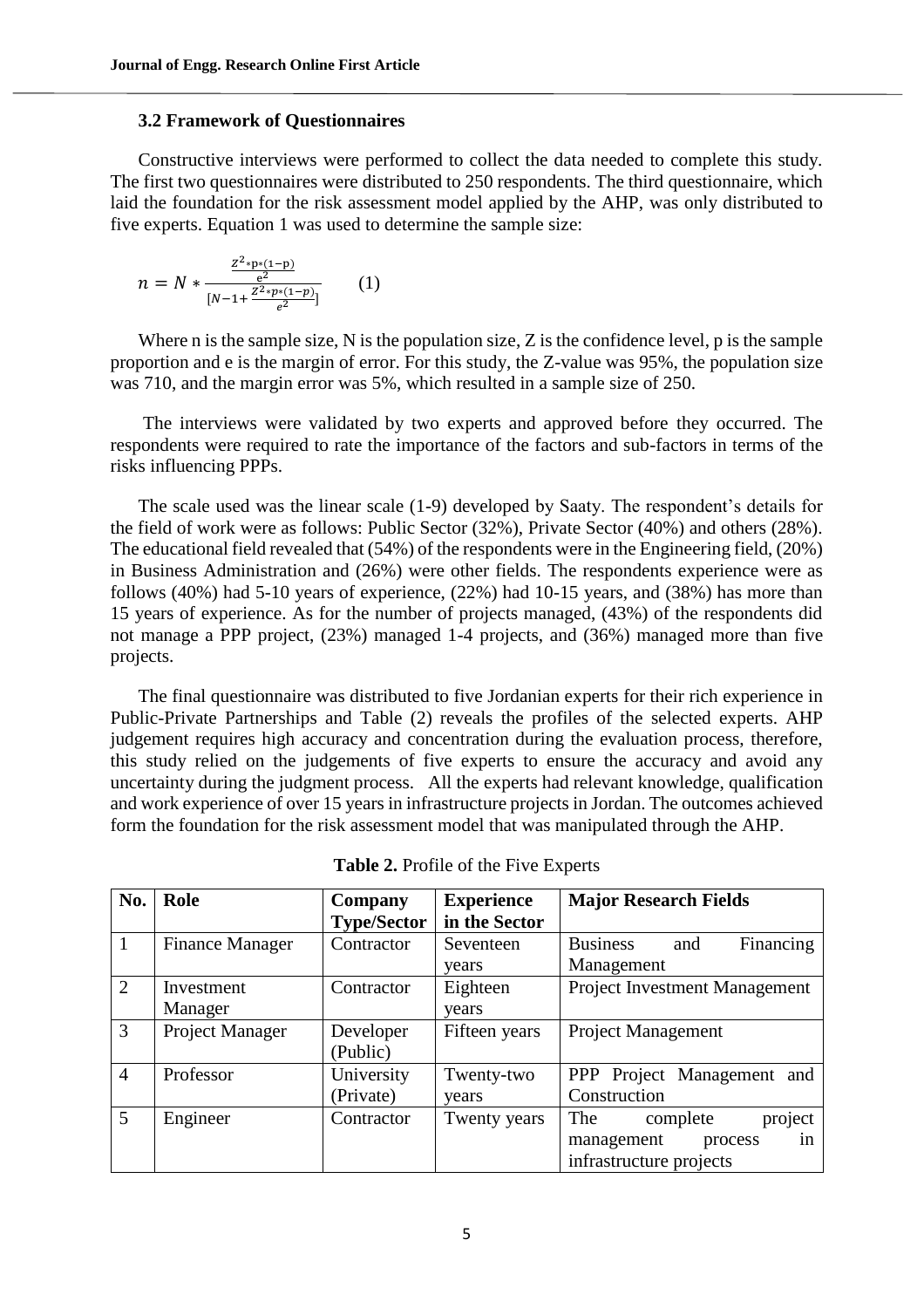## **3.3 Framework of Questionnaires**

The Critical Success Factors that greatly influence local PPP projects were selected based on the results of the first questionnaire. Based on the literature review, (19) the main CSFs were identified and analysed using the SPSS statistical method. Table (3) provides the statistical descriptive results, in descending order, for the CSFs according to the respondent's judgements.

| CSF                                                               | RI    | <b>Mean</b> | Std.  | Perc.         | <b>Rank</b>    | Cronbach     |
|-------------------------------------------------------------------|-------|-------------|-------|---------------|----------------|--------------|
|                                                                   |       |             | Dev.  | $\frac{0}{0}$ |                | <b>Alpha</b> |
| Proper risk<br>distribution<br>risk<br>and<br>contribution        | 0.796 | 3.967       | 0.661 | 79.6%         | $\mathbf{1}$   |              |
| <b>Constructive Legal Structure</b>                               | 0.771 | 3.8571      | 0.764 | 77.1%         | $\overline{2}$ |              |
| <b>Political Assistance</b>                                       | 0.735 | 3.6735      | 0.851 | 73.5%         | 3              |              |
| <b>Decent Governance</b>                                          | 0.722 | 3.6122      | 0.931 | 72.2%         | $\overline{4}$ |              |
| <b>Steady Macro-Economic Situation</b>                            | 0.686 | 3.4286      | 0.890 | 68.6%         | 5              |              |
| <b>Comprehensive Economic Strategy</b>                            | 0.669 | 3.3469      | 0.830 | 66.9%         | 6              |              |
| Project Methodological Viability                                  | 0.592 | 2.9592      | 0.706 | 59.2%         | $\overline{7}$ |              |
| Thorough<br>and<br>Accurate<br><b>Expense/Profit Evaluation</b>   | 0.567 | 2.8367      | 0.746 | 56.7%         | 8              |              |
| <b>Efficient Public Organization</b>                              | 0.551 | 2.7551      | 0.751 | 55.1%         | 9              |              |
| Comprehensibility in the Procurement<br>Procedure                 | 0.539 | 2.6939      | 0.683 | 53.9%         | 10             |              |
| Government Contribution by Offering<br><b>Assurances</b>          | 0.518 | 2.5918      | 0.674 | 51.8%         | 11             | 0.9033       |
| Accessible Economic Market                                        | 0.510 | 2.551       | 0.580 | 51%           | 12             |              |
| <b>Compelling Private Association</b>                             | 0.482 | 2.4082      | 0.574 | 48.2%         | 13             |              |
| Devotion /Accountability of Public<br>Private Division            | 0.469 | 2.3469      | 0.561 | 46.9%         | 14             |              |
| United Authorization Among Public<br><b>And Private Divisions</b> | 0.461 | 2.3061      | 0.466 | 46.1%         | 15             |              |
| <b>Technology Allocation</b>                                      | 0.457 | 2.2857      | 0.577 | 45.7%         | 16             |              |
| Viable Procurement Procedure                                      | 0.441 | 2.2041      | 0.645 | 44.1%         | 17             |              |
| Multiple Advantageous Purposes                                    | 0.424 | 2.1224      | 0.696 | 42.4%         | 18             |              |
| <b>Communal Patronage</b>                                         | 0.392 | 1.9592      | 0.706 | 39.2%         | 19             |              |

**Table 3.** Statistical Descriptive Figures for Critical Success Factors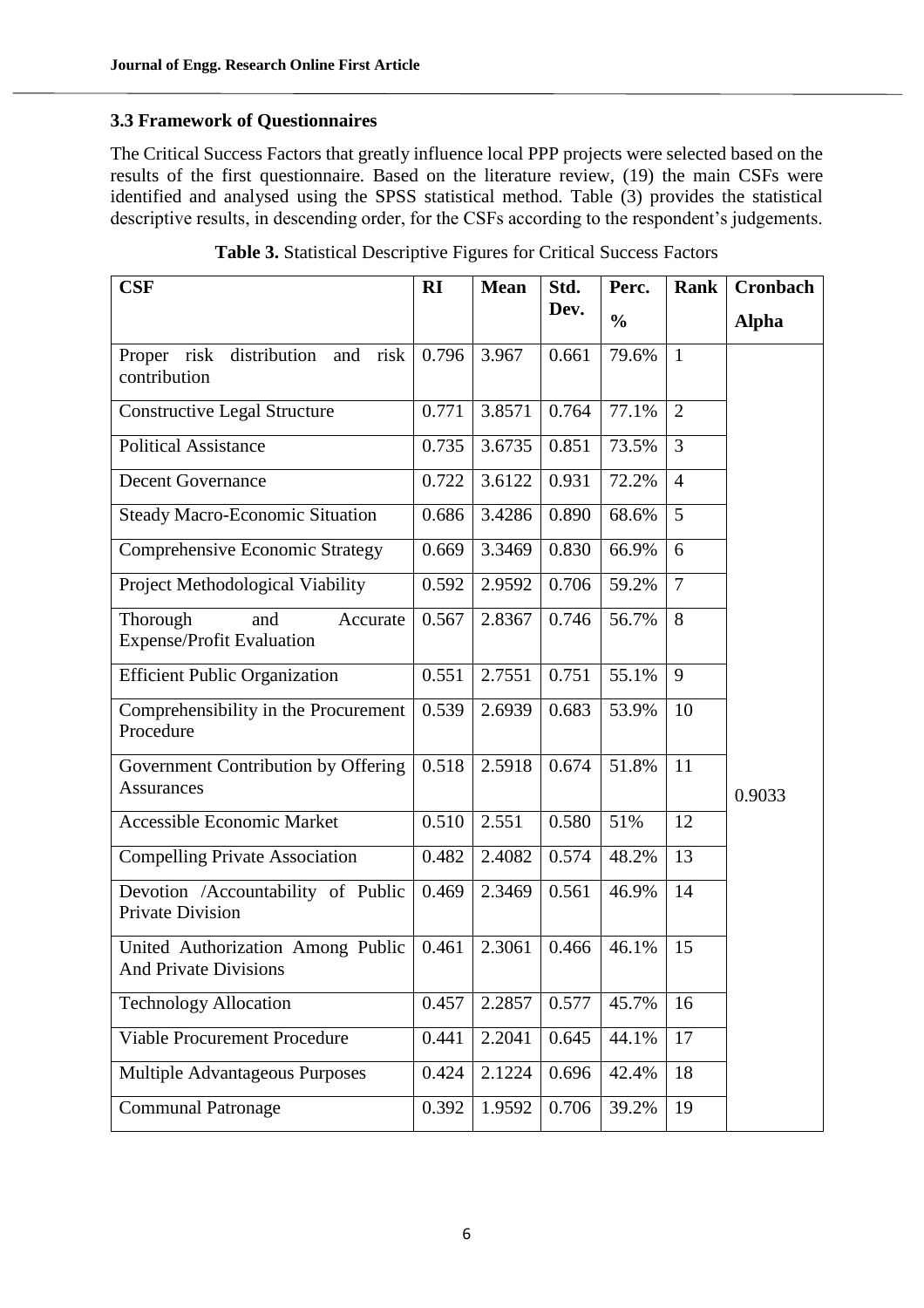Considering the statistical perspective, only the factors with a relative importance of 60% and above are considered. Accordingly, the top Critical Success Factor in Jordan is Proper Risk Distribution and Risk Contribution with a relative importance of 0.796.

The highest-ranking factor, "proper risk distribution and risk contribution", was utilized to lay the foundation for the second questionnaire. The SPSS program was used to determine the most significant risk factors and their sub-factors. Based on the results gathered, the third questionnaire was distributed to a group of experts who were highly proficient in the field of PPP projects, which was manipulated through the AHP. SPSS was applied to analyse the statistical, quantitative, and qualitative data using the following tools: Kolmogorov-Smirnov test of normality, Pearson correlation coefficient for validity, Cronbach's alpha for reliability statistics, frequency and descriptive analysis, stepwise regression and the one-sample t-test. The reliability of the questionnaire was determined by Cronbach's alpha where the values must be 0.897 or above to be acceptable.

## **3.4 Risk Identification and Construction of Hierarchy Structure**

A list of 10 risk factors and 60 sub-factors were initially identified according to an extensive literature review, which were sent to professionals for verification and confirmation. The data were evaluated using the SPSS software and the relative index was calculated for the selected factors. The factors with a relative importance of 60% or higher were chosen. Out of the 10 risk factors, only five were verified and out of the 60 sub-factors, only 17 were verified. The 10 identified factors are listed in Table (4), along with their mean, relative importance index, and standard deviation.

| <b>Risk Factors</b>                  | RI    | Mean (out of | Std.  | Perc. | Rank           | <b>Cronbach</b> |
|--------------------------------------|-------|--------------|-------|-------|----------------|-----------------|
|                                      |       | 5)           | Dev.* | $\%$  |                | <b>Alpha</b>    |
| Organizational risks                 | 0.873 | 4.37         | 0.814 | 87%   | $\mathbf{1}$   |                 |
| <b>Transfer Phase</b>                | 0.86  | 4.29         | 0.71  | 86%   | $\overline{2}$ |                 |
| Project<br>Management<br><b>Risk</b> | 0.83  | 4.17         | 0.94  | 83%   | 3              |                 |
| <b>Feasibility Study Phase</b>       | 0.81  | 4.03         | 0.92  | 81%   | $\overline{4}$ |                 |
| <b>Financing Phase</b>               | 0.74  | 3.70         | 0.98  | 74%   | 5              | 0.897           |
| <b>Tendering Phase</b>               | 0.57  | 2.87         | 0.622 | 57%   | 6              |                 |
| Designing Phase                      | 0.55  | 2.77         | 0.765 | 55%   | $\overline{7}$ |                 |
| <b>Construction Phase</b>            | 0.51  | 2.57         | 0.720 | 51%   | 8              |                 |
| <b>Operation Phase</b>               | 0.49  | 2.47         | 0.67  | 49%   | 9              |                 |
| <b>Procurement Risks</b>             | 0.48  | 2.42         | 0.89  | 48%   | 10             |                 |

**Table 4.** Statistical Descriptive Figures of Risk Factors

**\*** Standard deviation is only acknowledged if the value is less than (1)

## **3.5 Risk Assessment using AHP**

## *Step 1: Determining the AHP Judgement Matrices*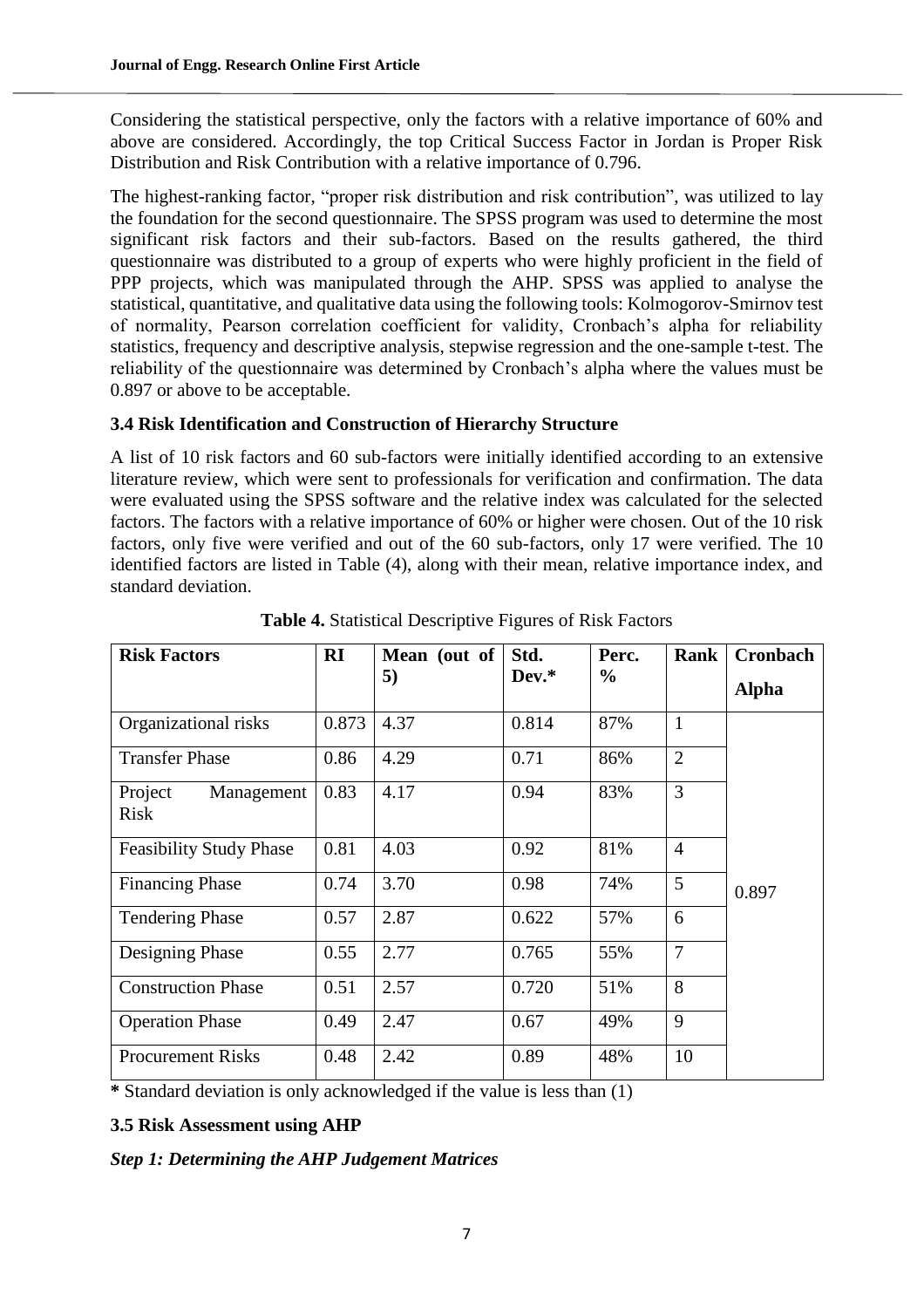The five experts were asked to judge the factors and sub-factors using pair-wise comparison matrices, since factors and sub-factors of risks cannot be measured using the same scale, such as that shown in Equation 2. The consistency of each matrix was checked using Equation 3.

$$
A = [a_{ij}] = \begin{bmatrix} C_1 \\ C_2 \\ \vdots \\ C_n \end{bmatrix} \begin{bmatrix} 1 & a_{12} & \cdots & a_{1n} \\ 1/a_{12} & 1 & \cdots & a_{2n} \\ \vdots & \vdots & \ddots & \vdots \\ 1/a_{1n} & 1/a_{2n} & \cdots & 1 \end{bmatrix}
$$
   
  $aij = 1$  and  $aij = 1/aij$   $i, j = 1, 2, 3, \dots$  n (2)

Where C1, C2... Cn indicate the set of factors and (aij) symbolizes a quantified decision-maker judgment on the relative importance for a pair of elements Ci and Cj using the fundamental scale, which was developed by Saaty, as shown in Table (5).

$$
CR = \frac{CI}{RI} \tag{3}
$$

Where CR is defined as the consistency ratio, CI is the consistency index of the matrix, and RI is the random index for the same order matrix.

| <b>Scale</b>            | <b>Definition</b>           | <b>Explanation</b>                                 |
|-------------------------|-----------------------------|----------------------------------------------------|
|                         | <b>Equally Preferred</b>    | Two elements equally contribute to the objective   |
| 3                       | <b>Moderately Preferred</b> | Judgement slightly favor activity C1 over C2       |
| $\overline{\mathbf{5}}$ | <b>Strongly Preferred</b>   | Judgement strongly favor C1 over C2                |
|                         | Very Strongly Preferred     | Activity C1 is very strongly preferred over C2     |
| 9                       | <b>Extremely Preferred</b>  | Evidence preferring activity C1 over C2 is evident |
| $2, 4, 6, \& 8$         | Intermediate Values         | When a compromise is needed                        |

**Table 5.** Saaty's fundamental scale(Saaty, 2003)

#### *Step 2: Computing the Weights of the Judgement Matrices*

To calculate the weights, the geometric mean (GM) and normalized weight for each factor and sub-factor shown in Equation 4 and 5 were used, where xi is the entry in the ith row and n is the matrix order.

$$
GM = \left(\prod_{i=1}^{n} x_i\right)^{1/n} \qquad (4)
$$

$$
N_{wi} = \frac{GM_i}{\sum_{i=1}^{n} GM} \qquad (5)
$$

Where Nwi is the normalized weight for the row i and GM is the geometric mean for the i-th row. To acquire the global weight for a specific sub-factor, Equation (6) will be utilized:

$$
GWji = GWi * LWj \qquad (6)
$$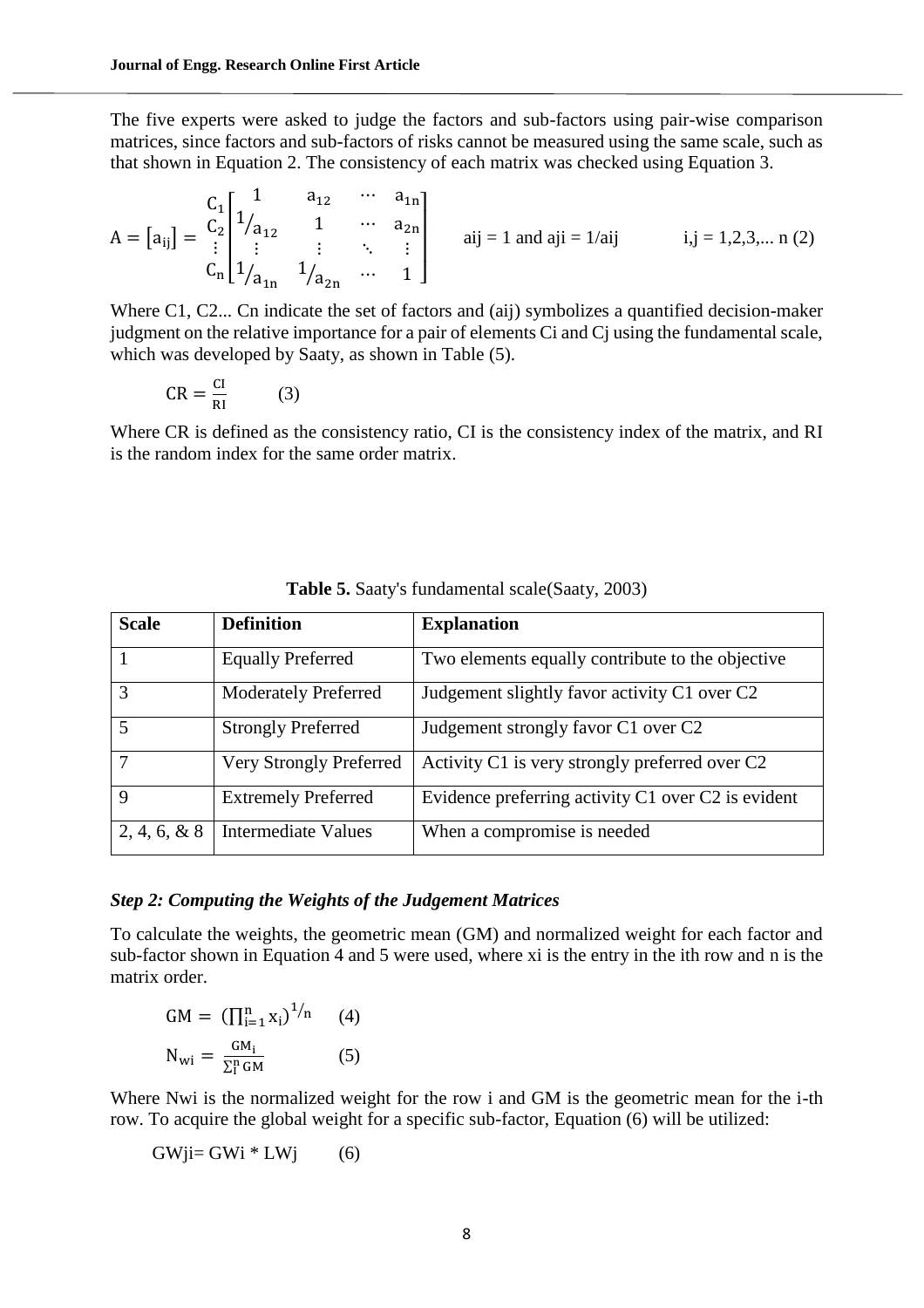Where GW<sub>i</sub> is the global weight for sub-factor j for factor i, GWi is the global weight of factor i and LWj is the local weight of sub-factor j. Based on the results gathered, the hierarchy for the risk factors assessment model was developed. The hierarchy model is composed of three-levels: the objective, the main factors, and the sub-factors. The factors that received the highest rankings were placed in the structure illustrated in Figure 2.

## **RESULTS AND FINDINGS**

To develop the risk assessment model, the equations introduced in the previous section were applied. The proposed model is dependent upon the factors and sub-factors that were selected based on the outcomes of the questionnaires. The factors are classified with respect to their local and global weights, which are shown in Table (6).

| <b>Factors and Sub-factors</b>                                                              | <b>Local Weights</b> | <b>Global Weights</b> |
|---------------------------------------------------------------------------------------------|----------------------|-----------------------|
| <b>Transfer Phase</b>                                                                       |                      | 48.28%                |
| <b>Failure to Complete Transfer</b>                                                         | 45.45%               | 21.94%                |
| <b>Minimal Residual Cost</b>                                                                | 9.09%                | 4.38%                 |
| Failure in Managing the Project After Transferring Due<br>to the Lack of Knowledge Transfer | 45.45%               | 21.94%                |
| Organizational risks                                                                        |                      | 28.30%                |
| Changeable cost, duration, scope and quality purpose                                        | 10.61%               | 3.00%                 |
| Insufficient organization between team associates                                           | 26.04%               | 7.36%                 |
| Unsuitable communication within the association                                             | 63.33%               | 17.92%                |
| <b>Financing Phase</b>                                                                      |                      | 12.26%                |
| <b>Poor Financial Attraction Towards Investors</b>                                          | 13.30%               | 1.63%                 |
| <b>Unstable Interest Rates</b>                                                              | 10.91%               | 1.33%                 |
| <b>Regulation Alterations</b>                                                               | 48.83%               | 5.98%                 |
| <b>Increasing Cost of Resources</b>                                                         | 6.68%                | 0.81%                 |
| <b>Variations of Inflation Rates</b>                                                        | 30.05%               | 3.68%                 |
| <b>Project Management Risk</b>                                                              |                      | 8.29%                 |
| Files and procedures for reducing risk                                                      | 26.04%               | 2.15%                 |
| Unsuitable project feasibility evaluations                                                  | 10.61%               | 0.87%                 |
| Efficient procedure for recognizing project risks                                           | 63.33%               | 5.25%                 |
| <b>Feasibility Study Phase</b>                                                              |                      | 3.64%                 |
| <b>Insufficiency in Planning</b>                                                            | 19.31%               | 0.70%                 |
| Procurement of Land (Site)                                                                  | 8.33%                | 0.30%                 |
| Extensive Authorization Period for the Project                                              | 72.35%               | 2.63%                 |

**Table 6.** Factors and Sub-Factors Local and Global Weights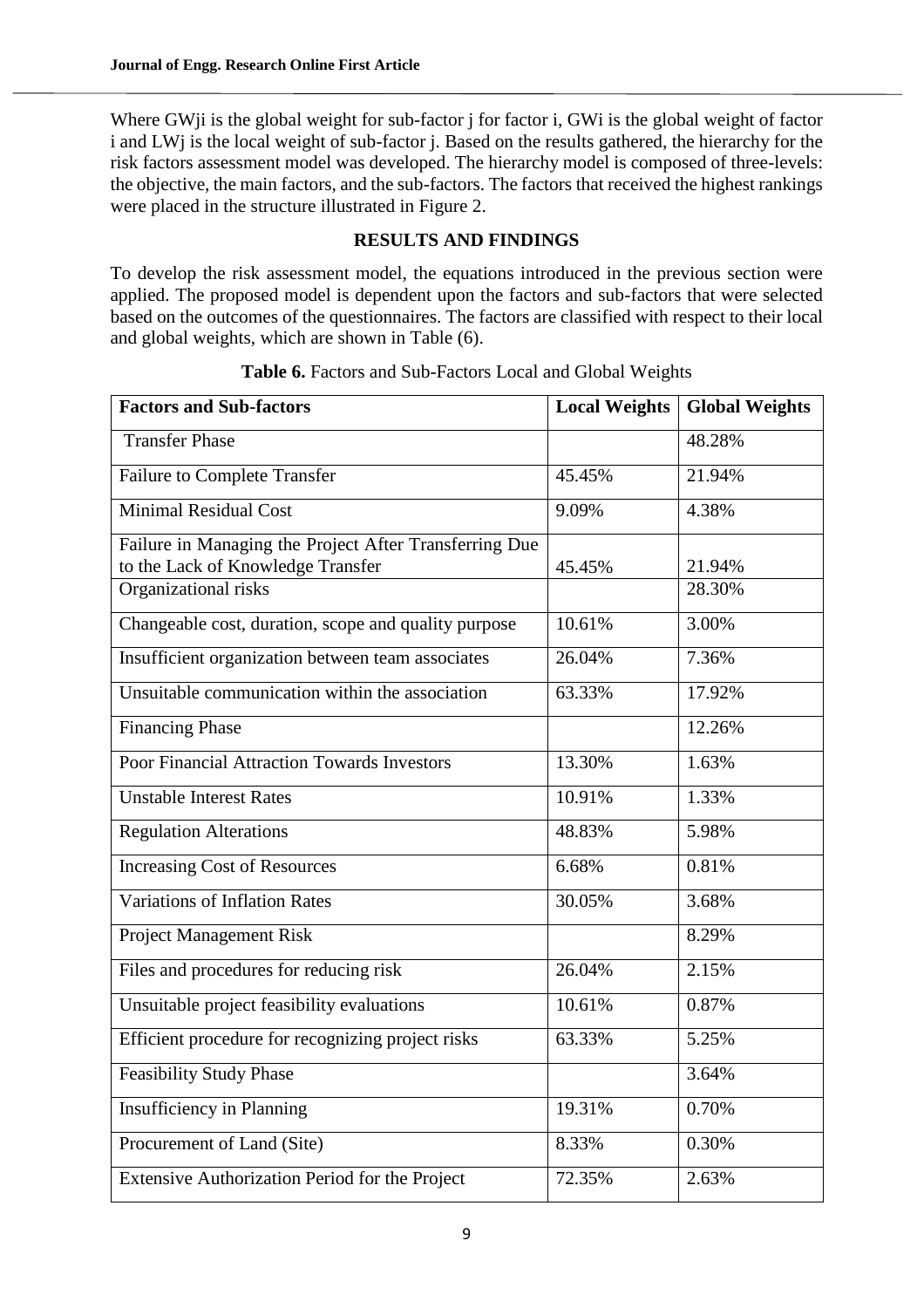

The hierarchy of the factors and sub-factors are illustrated in Figure 2.

**Fig. 2.** Risk Assessment Model

The following tables below portrays the results obtained from the pair-wise comparison matrices for the five main factors. The results rely on the scores that the respondents provided through the distributed questionnaires based on the Saaty scale. The following tables, Table 7 & 8, will illustrate that.

| <b>Table 7.</b> Comparison Matrix for the Main Five Factors |  |
|-------------------------------------------------------------|--|
|-------------------------------------------------------------|--|

| <b>Main Factors</b>                   | Feasibility<br><b>Study Phase</b> | Financing<br>Phase | Transfer<br>Phase | Project<br>Management<br><b>Risks</b> | Organizational<br><b>Risks</b> |
|---------------------------------------|-----------------------------------|--------------------|-------------------|---------------------------------------|--------------------------------|
| Feasibility<br>Study   1              |                                   | 1/3                | 1/9               | 1/3                                   | 1/9                            |
| Phase                                 |                                   |                    |                   |                                       |                                |
| <b>Financing Phase</b>                |                                   |                    | 1/5               |                                       | 1/3                            |
| <b>Transfer Phase</b>                 | g                                 | 5                  |                   |                                       | 3                              |
| Management $\vert 3 \vert$<br>Project |                                   | 1/3                | 1/5               |                                       | 1/5                            |
| <b>Risks</b>                          |                                   |                    |                   |                                       |                                |
| <b>Organizational Risks</b>           | q                                 | 3                  | 1/3               |                                       |                                |

Consistency ratio (0.0574) Critical Consistency Ratio (0.1)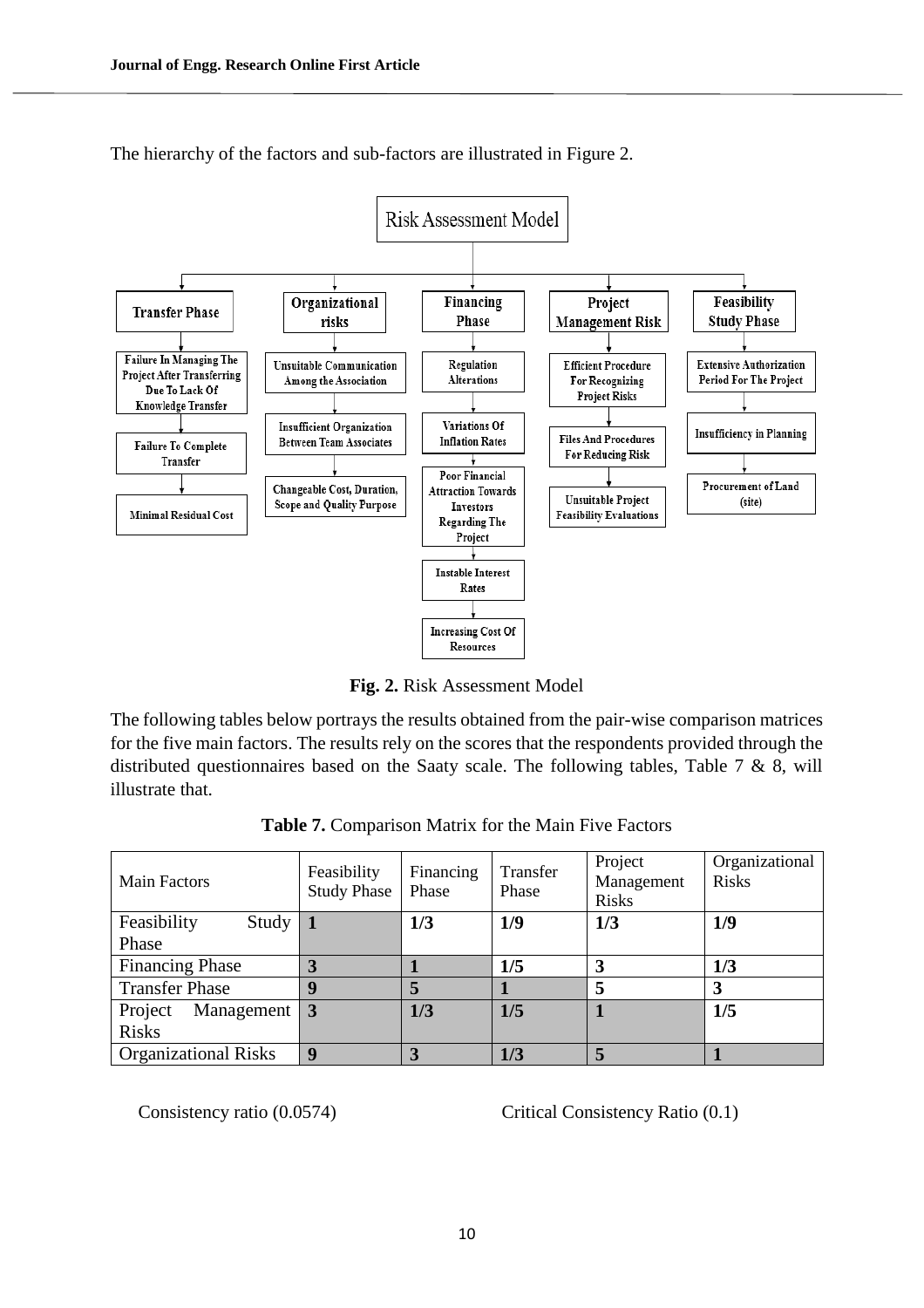| Main Factors          | Feasibility<br>Study<br>Phase | Financing<br>Phase | Transfer<br>Phase | Project<br>Management<br><b>Risks</b> | Organizational<br><b>Risks</b> | Weight |
|-----------------------|-------------------------------|--------------------|-------------------|---------------------------------------|--------------------------------|--------|
| Feasibility           | 0.04                          | 0.03               | 0.06              | 0.02                                  | 0.02                           | 0.0363 |
| <b>Study Phase</b>    |                               |                    |                   |                                       |                                |        |
| Financing             | 0.12                          | 0.10               | 0.11              | 0.21                                  | 0.07                           | 0.1225 |
| Phase                 |                               |                    |                   |                                       |                                |        |
| <b>Transfer Phase</b> | 0.36                          | 0.52               | 0.54              | 0.35                                  | 0.65                           | 0.4828 |
| Project               | 0.12                          | 0.03               | 0.11              | 0.11                                  | 0.04                           | 0.0828 |
| Management            |                               |                    |                   |                                       |                                |        |
| <b>Risks</b>          |                               |                    |                   |                                       |                                |        |
| Organizational        | 0.36                          | 0.031              | 0.18              | 0.35                                  | 0.22                           | 0.2830 |
| <b>Risks</b>          |                               |                    |                   |                                       |                                |        |

**Table 8.** Normalization Matrix for the Main Five Factors

The final ranking weight of the main factors was calculated. The main risk factor that obtained the highest rank from the AHP was the transfer phase. It ranked first with a weight of 48.28%, followed by organizational risk with a weight of 28.30%, financing phase (12.26%), project management risks (8.29%), and feasibility study phase (3.64%).

#### **CONCLUSIONS**

Many studies have been conducted on PPP management, risk evaluation, and the relationship between public and private partners, which have significantly contributed to promoting the implementation of PPP models in various construction projects. However, there is a research gap on these topics for PPP projects in Jordan, especially in the construction sector, and the risk assessment of project implementation. Therefore, it is necessary to study the PPPs in the context of Jordan as well as the factors affecting the success of projects. This paper, to the best of our knowledge, is the first to investigate the CSFs and Risk Factors affecting the successful implementation of PPP projects in Jordan. This paper focused on developing a risk assessment model to evaluate and analyse the most important CSFs and Risk Factors by using the AHP methodology. According to the results gathered, the most influential CSF was proper risk distribution and risk contribution and the most important Risk Factors for PPP projects in Jordan are Transfer Phase, Organizational Risks, Financing Phase, Project Management Risks, and Feasibility Study Phase. When distributing risks among public and private partners, it is preferable to distribute the risks equally to prevent one sector having a higher liability, which also establishes a trust-bond between the two sectors. This research offers the potential to convert such a tool into a software program to become an easily operated expert system.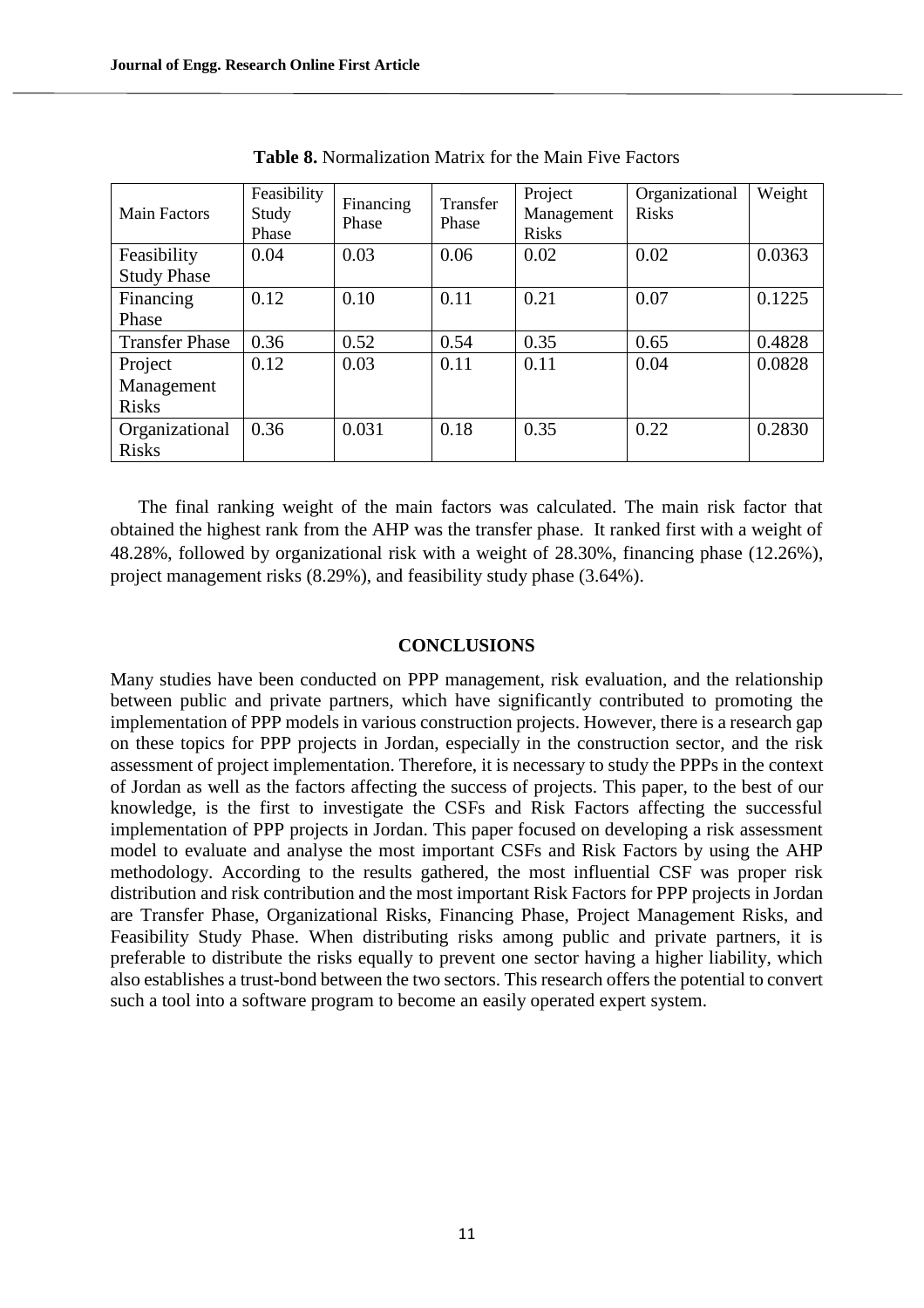#### **REFERENCES**

- **Al-Shqairat, Z. I., Al Shra'ah, A. E. M., Al-rawad, M. I., & Al-Kilani, Dm. H. 2014.** Assessing the planning of Public Private Partnership (PPP) in E-government implementation experience in Jordan. International Journal of Business and Management, 9(2), 124.
- **Al**‐**Jaghoub, S., & Westrup, C. 2003.** Jordan and ICT‐led development: towards a competition state? Information Technology & People.
- **Al Nasa'a, R. 2007**. Post occupancy review of comfort conditions at Heelis, central office building for the National Trust. University of London, University College London (United Kingdom).
- **Cheng, Z., Wang, H., Xiong, W., Zhu, D., & Cheng, L. 2021.** Public–private partnership as a driver of sustainable development: toward a conceptual framework of sustainabilityoriented PPP. Environment, Development and Sustainability, 23(1), 1043–1063.
- **Cui, C., Liu, Y., Hope, A., & Wang, J. 2018.** Review of studies on the public–private partnerships (PPP) for infrastructure projects. International Journal of Project Management, 36(5), 773–794.
- **dos Santos Prol, F., de Oliveira Camargo, P., Monico, J. F. G., & Muella, M. T. de A. H. 2018.** Assessment of a TEC calibration procedure by single-frequency PPP. GPS Solutions, 22(2), 35.
- **George, J. J., & Varghese, S. 2019.** RISK ASSESSMENT OF PUBLIC PRIVATE PARTNERSHIP PROJECTS IN KERALA.
- **Helmy, R., Khourshed, N., Wahba, M., & Bary, A. A. El. 2020.** Exploring Critical Success Factors for Public Private Partnership Case Study: The Educational Sector in Egypt. Journal of Open Innovation: Technology, Market, and Complexity, 6(4), 142.
- **Liang, R., Wu, C., Sheng, Z., & Wang, X. 2018.** Multi-criterion two-sided matching of public– private partnership infrastructure projects: Criteria and methods. Sustainability, 10(4), 1178.
- Lin, C. 2016. The risk management under conditions of contract for EPC in overseas projects. 2016 International Conference on Logistics, Informatics and Service Sciences (LISS), 1–5. IEEE.
- **Liu, J., & Wei, Q. 2018.** Risk evaluation of electric vehicle charging infrastructure publicprivate partnership projects in China using fuzzy TOPSIS. Journal of Cleaner Production, 189, 211–222.
- **Loewe, M., Blume, J., & Speer, J. 2008.** How favoritism affects the business climate: Empirical evidence from Jordan. The Middle East Journal, 62(2), 259–276.
- **Mistarihi, A., Hutchings, K., & Shacklock, A. 2013.** Differing opinions do not spoil friendships: Managing public–private partnership (PPP) infrastructure projects in Jordan. Public Administration and Development, 33(5), 371–388.